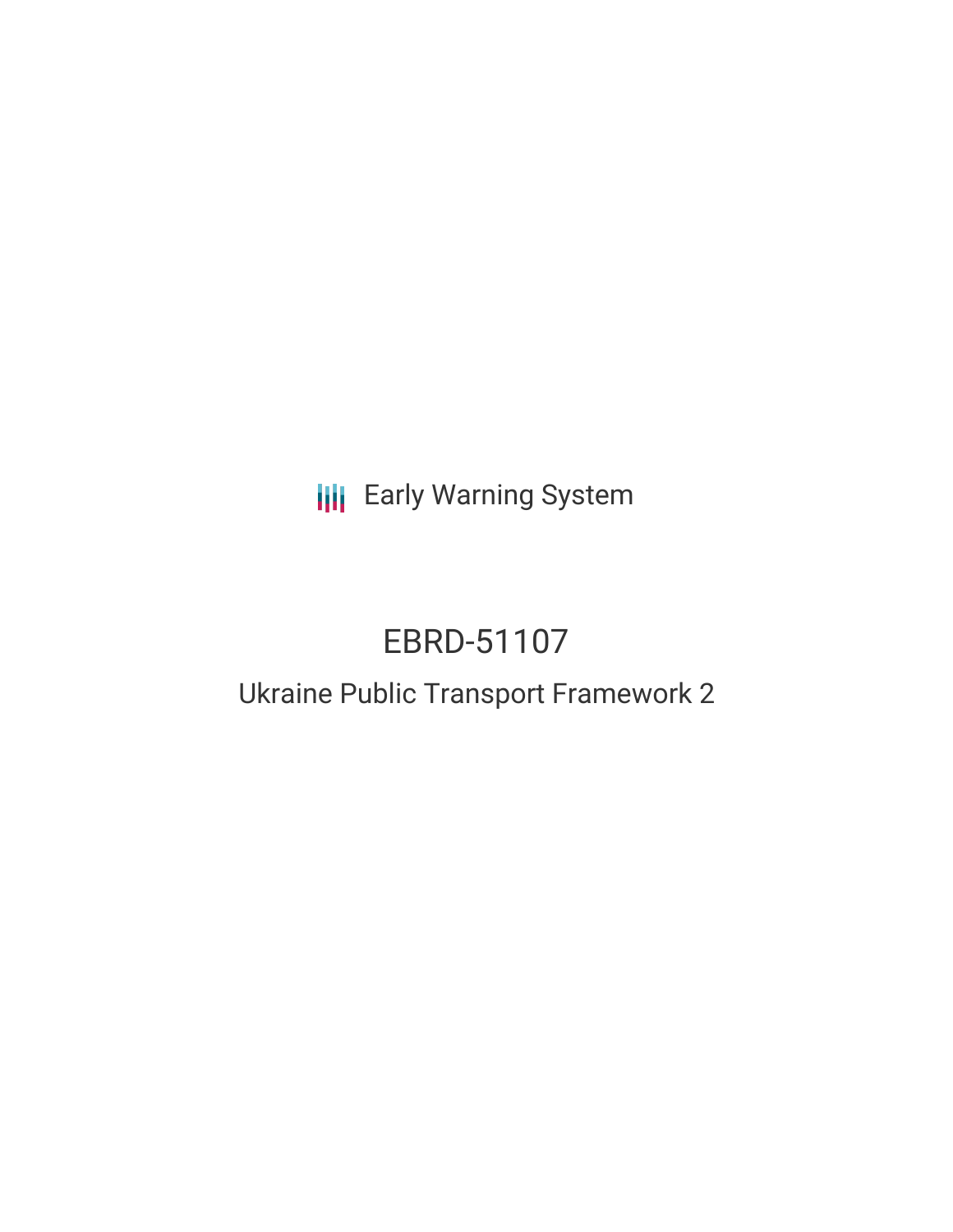

#### **Quick Facts**

| <b>Countries</b>               | Ukraine                                                 |
|--------------------------------|---------------------------------------------------------|
| <b>Financial Institutions</b>  | European Bank for Reconstruction and Development (EBRD) |
| <b>Status</b>                  | Proposed                                                |
| <b>Bank Risk Rating</b>        |                                                         |
| <b>Voting Date</b>             | 2019-07-24                                              |
| <b>Borrower</b>                | Public transport companies in Ukraine                   |
| <b>Sectors</b>                 | Construction, Infrastructure, Transport                 |
| <b>Investment Type(s)</b>      | Loan                                                    |
| <b>Investment Amount (USD)</b> | \$279.11 million                                        |
| <b>Project Cost (USD)</b>      | \$279.11 million                                        |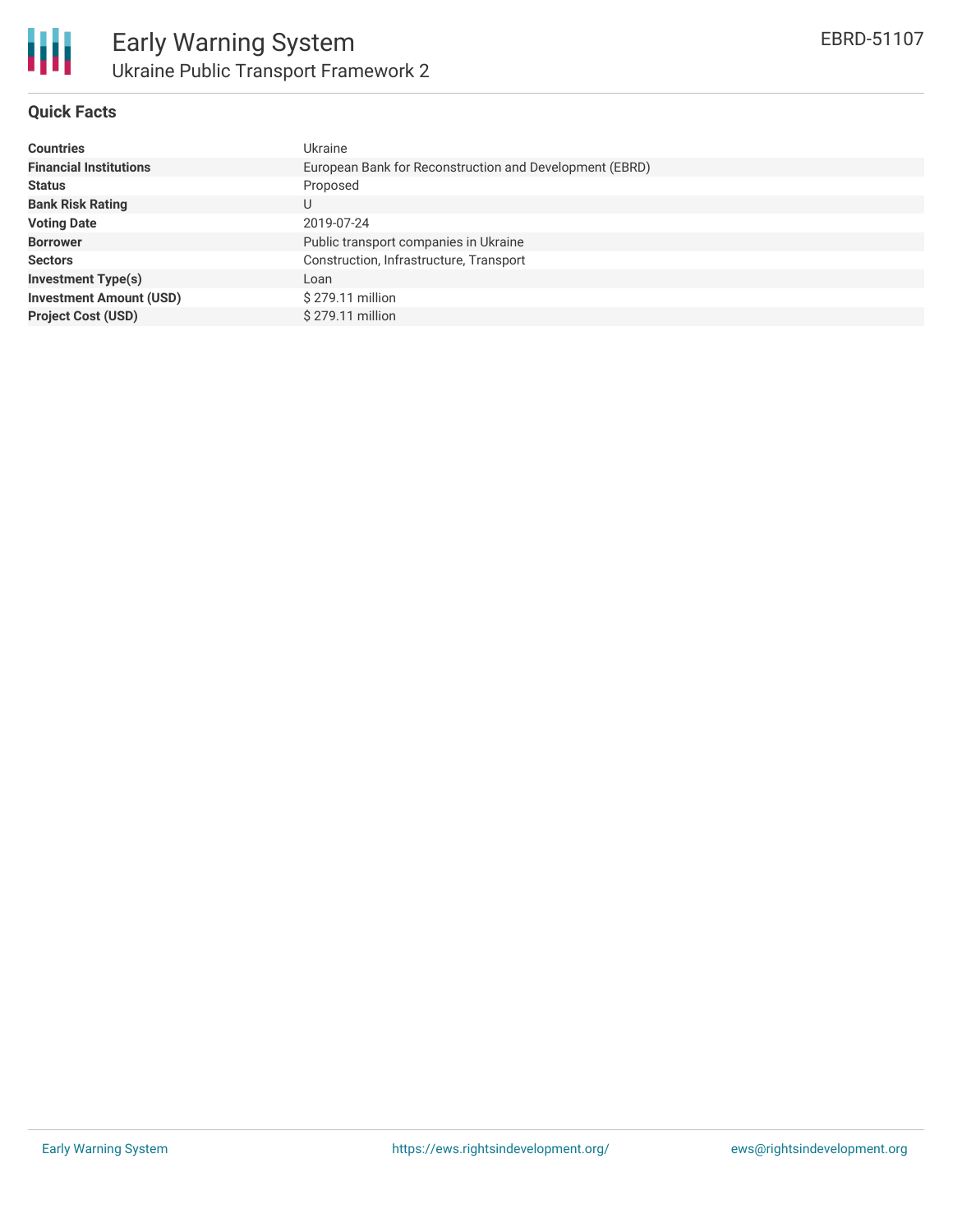

### **Project Description**

According to the Bank's website, this project provides municipal-guaranteed loans to public transport companies in Ukraine to facilitate public transport infrastructure developments in a number of cities across Ukraine. The EBRD will sign loan agreements with respective companies and guarantee project support agreements with respective cities. Each loan will be guaranteed by the respective municipality.

The investments will primarily entail the acquisition of new trolleybuses, buses, trams and metro cars as well as the modernisation of public transport infrastructure including automated fare collection, automatic vehicle location and traffic management systems.

Each sub-project will be subject to sub-project-specific Environmental and Social Due Diligence and Environmental and Social Action Plans.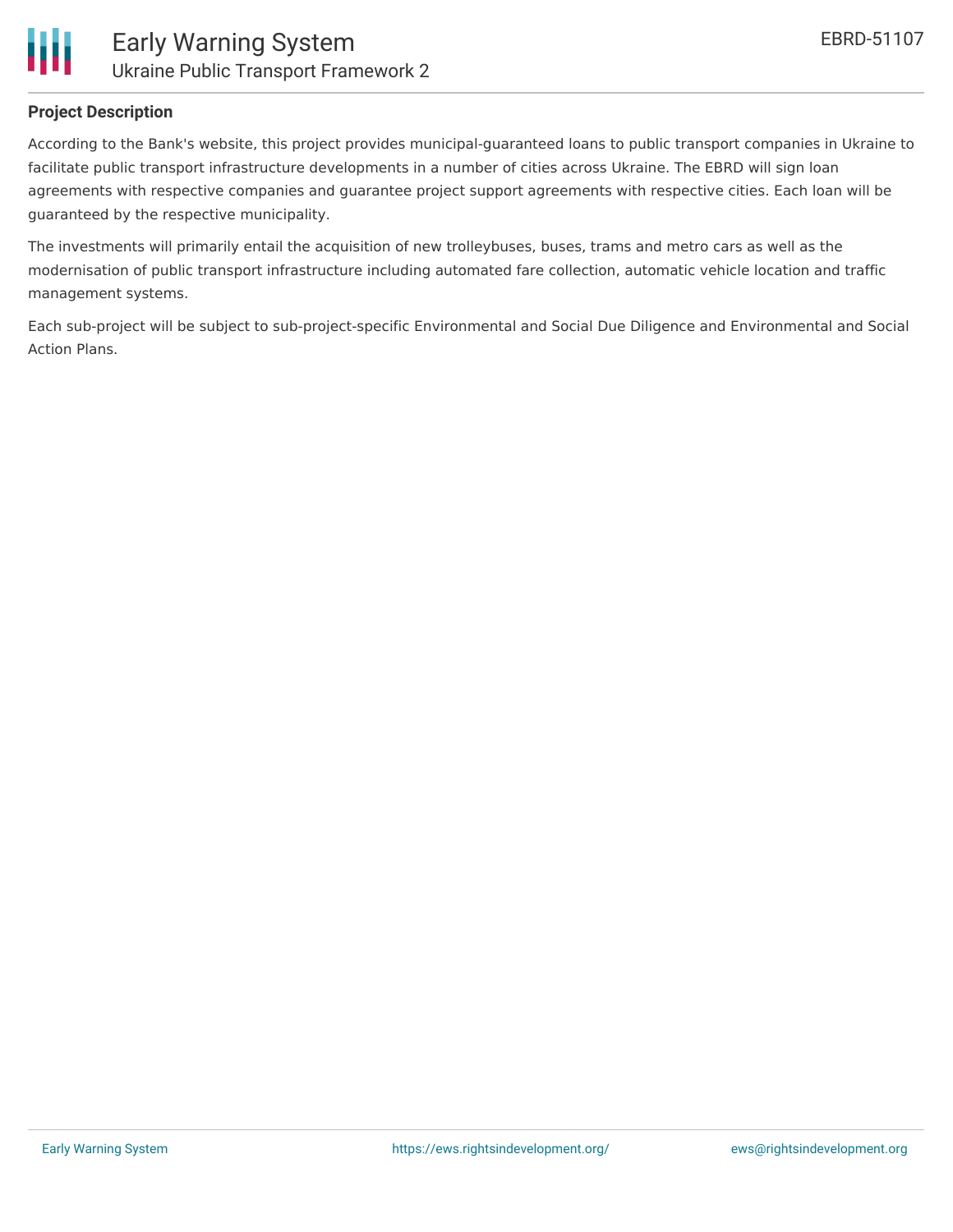#### **Investment Description**

European Bank for Reconstruction and Development (EBRD)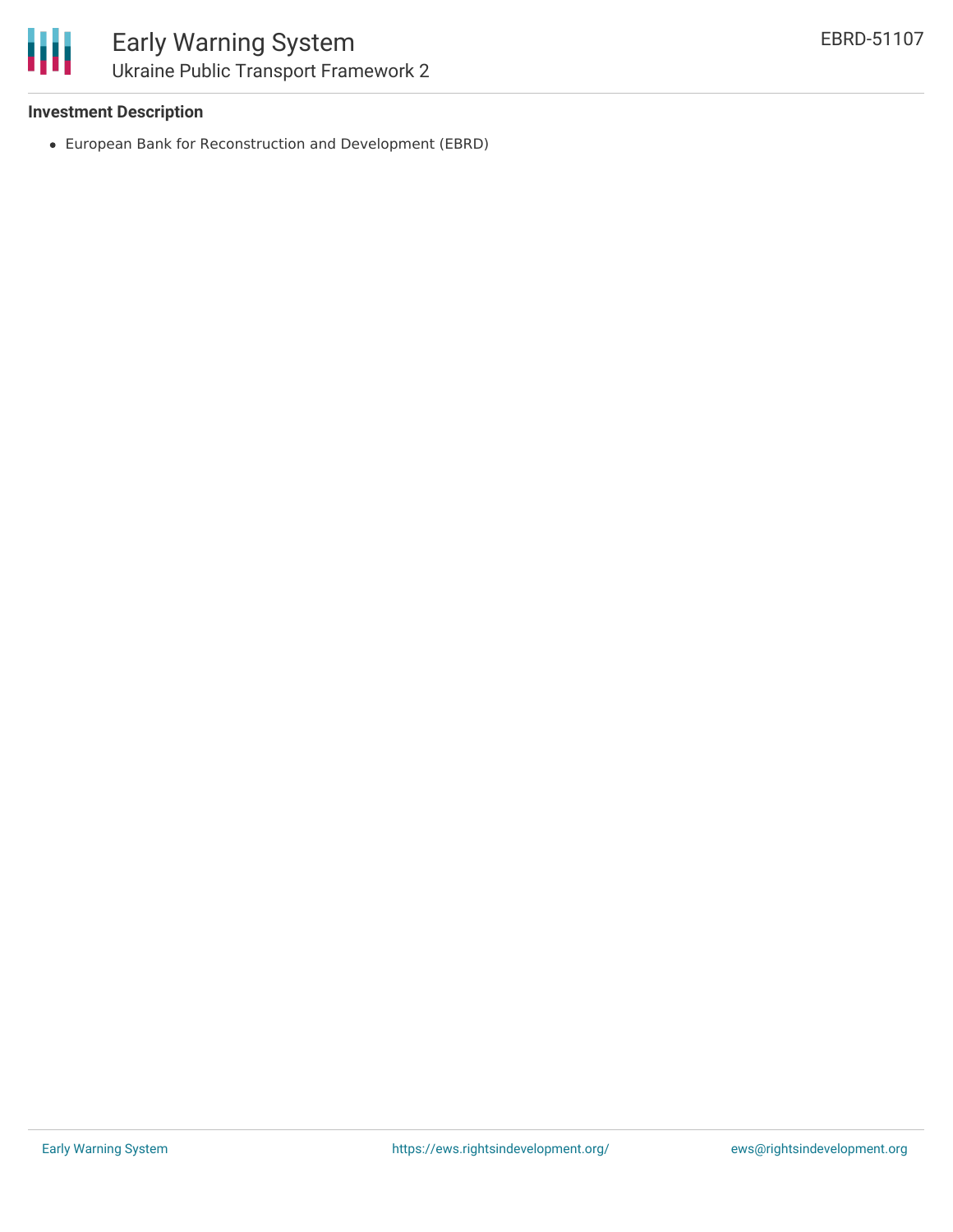#### **Contact Information**

No contact information available at time of writing.

#### **ACCOUNTABILITY MECHANISM OF EBRD**

The Project Complaint Mechanism (PCM) is the independent complaint mechanism and fact-finding body for people who have been or are likely to be adversely affected by an European Bank for Reconstruction and Development (EBRD)-financed project. If you submit a complaint to the PCM, it may assess compliance with EBRD's own policies and procedures to prevent harm to the environment or communities or it may assist you in resolving the problem that led to the complaint through a dialogue with those implementing the project. Additionally, the PCM has the authority to recommend a project be suspended in the event that harm is imminent. You can contact the PCM at pcm@ebrd.com or you can submit a complaint online using an online form, http://www.ebrd.com/eform/pcm/complaint form?language=en. You can learn more about the PCM and how to file a complaint at http://www.ebrd.com/work-with-us/project-finance/project-complaint-mechanism.html.